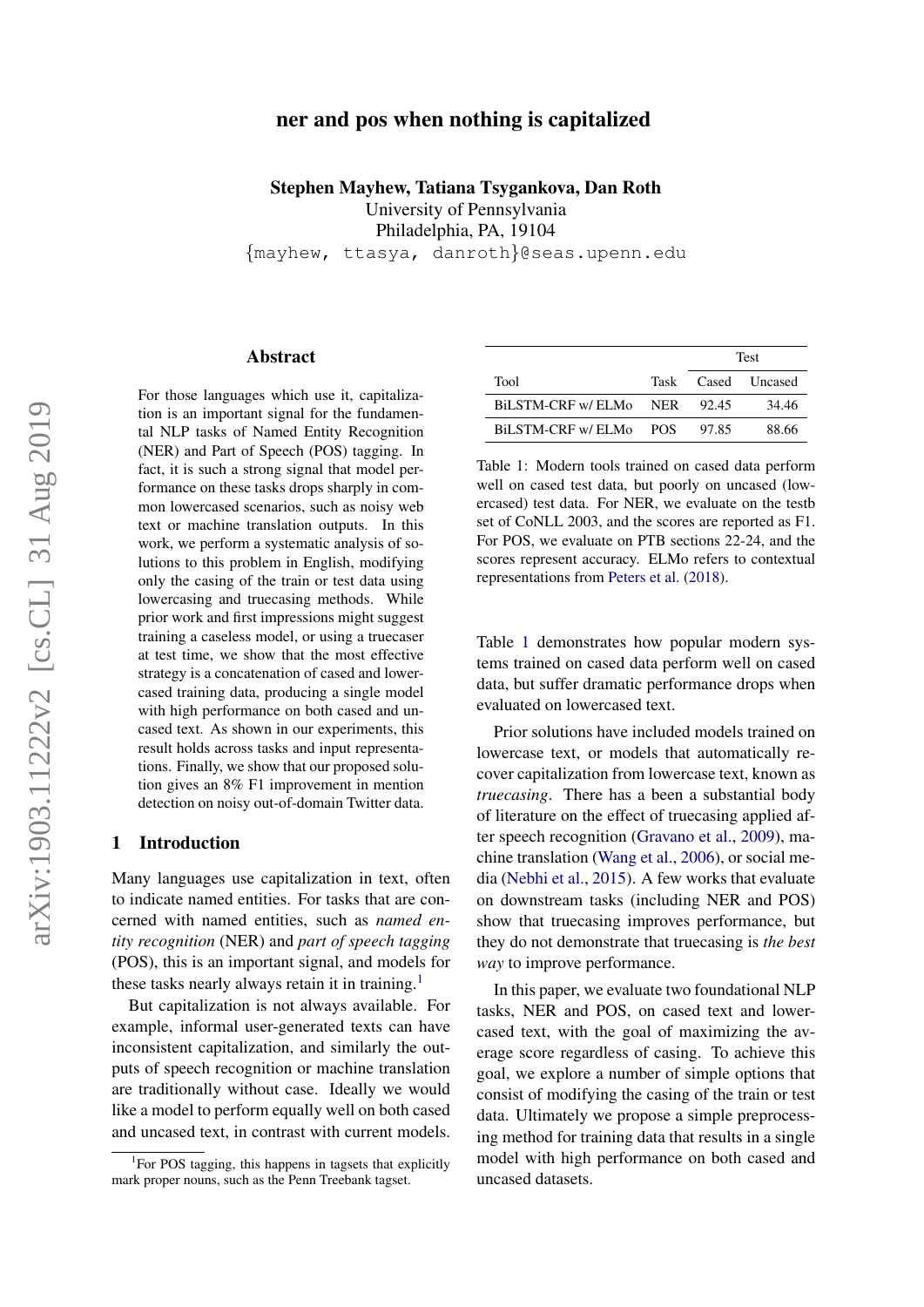### 2 Related Work

This problem of robustness in casing has been studied in the context of NER and truecasing.

Robustness in NER A practical, common solution to this problem is summarized by the Stanford CoreNLP system [\(Manning et al.,](#page-4-1) [2014\)](#page-4-1): train on uncased text, or use a truecaser on test data.[2](#page-1-0) We include these suggested solutions in our analysis below.

In one of the few works that address this problem directly, [Chieu and Ng](#page-4-2) [\(2002\)](#page-4-2) describe a method similar to co-training for training an upper case NER, in which the predictions of a cased system are used to adjudicate and improve those of an uncased system. One difference from ours is that we are interested in having a single model that works on upper or lowercased text. When tagging text in the wild, one cannot know *a priori* if it is consistently cased or not.

Truecasing Truecasing presents a natural solution for situations with noisy or uncertain text capitalization. It has been studied in the context of many fields, including speech recognition [\(Brown](#page-4-3) [and Coden,](#page-4-3) [2001;](#page-4-3) [Gravano et al.,](#page-4-0) [2009\)](#page-4-0), and machine translation [\(Wang et al.,](#page-5-1) [2006\)](#page-5-1), as the outputs of these tasks are traditionally lowercased.

[Lita et al.](#page-4-4) [\(2003\)](#page-4-4) proposed a statistical, wordlevel, language-modeling based method for truecasing, and experimented on several downstream tasks, including NER. [Nebhi et al.](#page-5-2) [\(2015\)](#page-5-2) examine truecasing in tweets using a language model method and evaluate on both NER and POS.

More recently, a neural model for truecasing has been proposed by [Susanto et al.](#page-5-3) [\(2016\)](#page-5-3), in which each character is associated with a label *U* or *L*, for upper and lower case respectively. This neural character-based method outperforms wordlevel language model-based prior work.

### <span id="page-1-3"></span>3 Truecasing Experiments

We use our own implementation of the neural method described in [Susanto et al.](#page-5-3) [\(2016\)](#page-5-3) as the truecaser used in our experiments.<sup>[3](#page-1-1)</sup> Briefly, each sentence is split into characters (including spaces) and modeled with a 2-layer bidirectional LSTM, with a linear binary classification layer on top.

We train the truecaser on a dataset from

```
2https://stanfordnlp.github.io/
```

```
CoreNLP/caseless.html
```
<span id="page-1-2"></span>

| System                    | Test set          | F1    |
|---------------------------|-------------------|-------|
| (Susanto et al., $2016$ ) | Wikipedia         | 93.19 |
| <b>BiLSTM</b>             | Wikipedia         | 93.01 |
|                           | CoNLL Train       | 78.85 |
|                           | <b>CoNLL Test</b> | 77.35 |
|                           | <b>PTB 01-18</b>  | 86.91 |
|                           | <b>PTB 22-24</b>  | 86.22 |
|                           |                   |       |

Table 2: Truecaser word-level performance on English data. This truecaser is trained on the Wikipedia corpus. *Wikipedia* refers to the test set from [Coster and](#page-4-5) [Kauchak](#page-4-5) [\(2011\)](#page-4-5). *CoNLL Test* refers to *testb*. *PTB* is the Penn Treebank.

Wikipedia, originally created for text simplification [\(Coster and Kauchak,](#page-4-5) [2011\)](#page-4-5), but commonly used for evaluation in truecasing papers [\(Susanto](#page-5-3) [et al.,](#page-5-3) [2016\)](#page-5-3). This task has the convenient property that if the data is well-formed, then supervision is free. We evaluate this truecaser on several data sets, measuring F1 on the word level (see Table [2\)](#page-1-2). At test time, all text is lowercased, and case labels are predicted.

First, we evaluate the truecaser on the same test set as [Susanto et al.](#page-5-3) [\(2016\)](#page-5-3) in order to show that our implementation is near to the original. Next, we measure truecasing performance on plain text extracted from the CoNLL 2003 English (Tiong [Kim Sang and De Meulder,](#page-5-4) [2003\)](#page-5-4) and Penn Treebank [\(Marcus et al.,](#page-5-5) [1993\)](#page-5-5) train and test sets. These results contain two types of errors: idiosyncratic casing in the gold data and failures of the truecaser. However, from the high scores in the Wikipedia experiment, we suppose that much of the score drop comes from idiosyncratic casing. This point is important: if a dataset contains idiosyncratic casing, then it is likely that NER or POS models have fit to that casing (especially with these two wildly popular datasets). As a result, truecasing, since it can't recover these idiosyncrasies, is not likely to be the best plan.

Notably, the scores on CoNLL are especially low, likely because of elements such as titles, bylines, and documents that contain league standings and other sports results written in uppercase.

The higher scores on Penn Treebank corpus suggest that the capitalization standards are more traditional. Many errors are where the truecaser fails to correctly capitalize such words as "Federal" or "Central". In addition, there are many

<span id="page-1-1"></span><sup>3</sup>[cogcomp.org/page/publication\\_view/881](cogcomp.org/page/publication_view/881)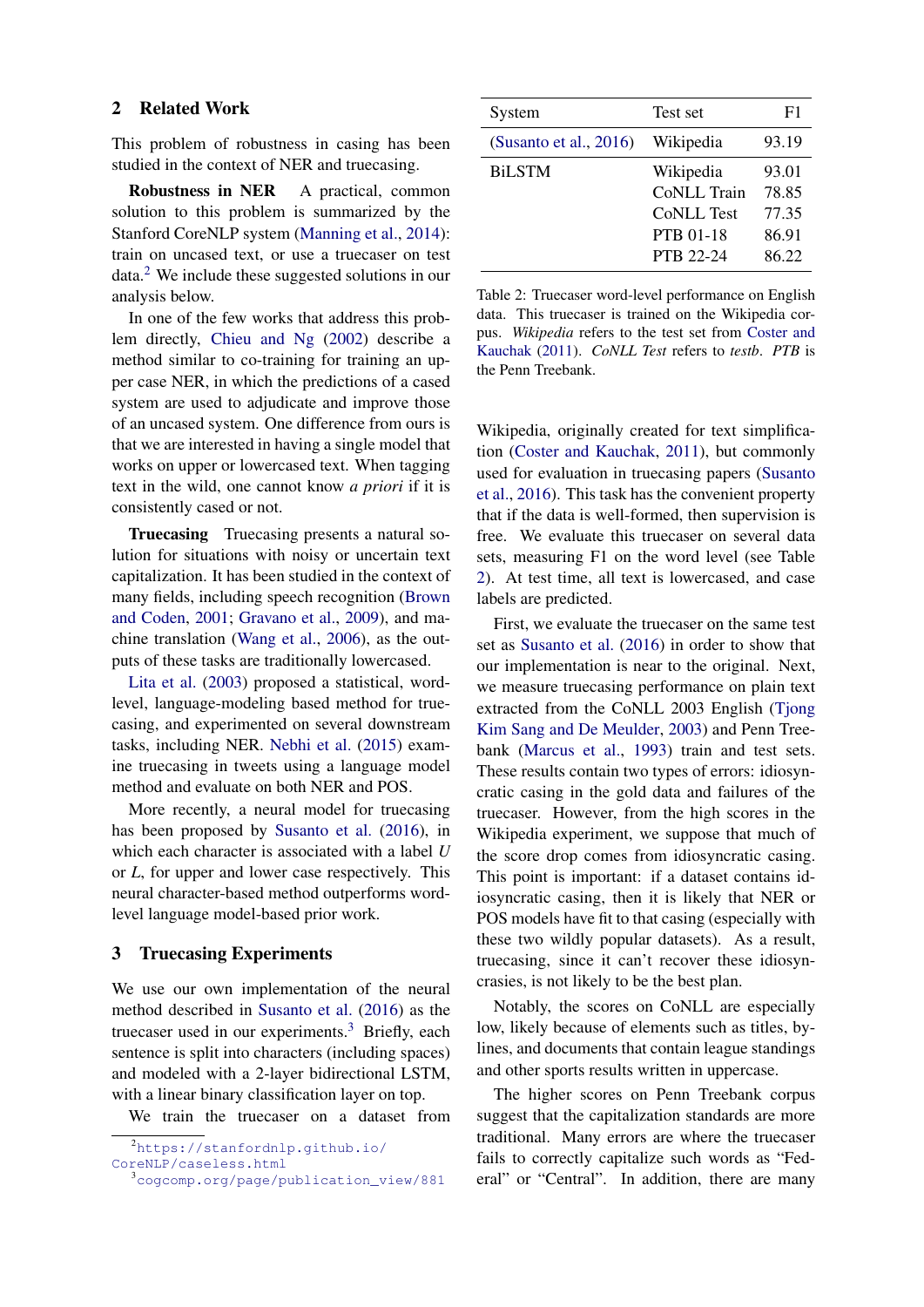occasions where the truecaser fails to capitalize named entities, for example "Mr. susulu".

# 4 Methods

In this section, we introduce our proposed solutions. In all experiments, we constrain ourselves to only change the casing of the training or testing data with no changes to the architectures of the models in question. This isolates the importance of dealing with casing, and makes our observations applicable to situations where modifying the model is not feasible, but retraining is possible.

Our experiments aim to answer the extremely common situation in which capitalization is noisy or inconsistent (as with inputs from the internet). In light of this goal, we evaluate each experiment on both cased and lowercased test data, reporting individual scores as well as the average. Our experiments on lowercase text can also give insight on best practices for when test data is known to be all lowercased (as with the outputs of some upstream system).

We experiment on five different data casing scenarios described below.

- 1. Train on cased Simply apply a model trained on cased data to unmodified test data, as in Table [1.](#page-0-1)
- 2. Train on uncased Lowercase the training data and retrain. At test time, we lowercase all test data. If we did not do this, then scores on the cased test set would suffer because of casing mismatch between train and test. Since lowercasing costs nothing, we can improve average scores this way. As such, cased and uncased test data will have the same score.
- 3. Train on cased+uncased Concatenate original cased and lowercased training data and retrain a model. Test data is unmodified.

Since this concatenation results in twice the number of training examples than other methods, we also experimented with randomly lowercasing 50% of the sentences in the original training corpus. We refer to this experiment as *3.5 Half Mixed*. We also tried ratios of 40% and 60%, but these were slightly worse than 50% in our evaluations.

4. Train on cased, test on truecased Do nothing to the train data, but truecase the test data. Since we lowercase text before truecasing it, the cased and uncased test data will have the same score.

5. Truecase train and test Truecase the train data and retrain. Truecase the test data also. As in experiment 4, cased and uncased test data will have the same score.

One way to look at these experiments is as dropout for capitalization, where a sentence is lowercased with respect to the original with probability  $p \in [0, 1]$ . In experiment 1,  $p = 0$ . In experiment 2,  $p = 1$ . In experiment 3,  $p = 0.5$ . Our implementation is somewhat different from standard dropout in that our method is a preprocessing step, not done randomly at each epoch.

## 5 Experiments

Before we show results, we will describe our experimental setup. We emphasize that our goal is to experiment with strong models in noisy settings, not to obtain state-of-the-art scores on any dataset.

### 5.1 NER

We use the standard BiLSTM-CRF architecture for NER [\(Ma and Hovy,](#page-4-6) [2016\)](#page-4-6), using an AllenNLP implementation [\(Gardner et al.,](#page-4-7) [2018\)](#page-4-7).

We experiment with pre-trained contextual embeddings, ELMo [\(Peters et al.,](#page-5-0) [2018\)](#page-5-0), which are generated for each word in a sentence, and concatenated with GloVe word vectors (lowercased) [\(Pennington et al.,](#page-5-6) [2014\)](#page-5-6), and character embeddings. ELMo embeddings are trained with cased inputs, meaning that there will be some mismatch when generating embeddings for uncased text.

In all experiments, we train on English CoNLL 2003 Train data [\(Tjong Kim Sang and De Meul](#page-5-4)[der,](#page-5-4) [2003\)](#page-5-4) and evaluate on the CoNLL 2003 Test data (testb). We always evaluate on two different versions: the original version, and a version with all casing removed (e.g. everything lowercase).

# 5.2 POS Tagging

We use a neural POS tagging model built with a BiLSTM-CRF [\(Ma and Hovy,](#page-4-6) [2016\)](#page-4-6), and GloVe embeddings [\(Pennington et al.,](#page-5-6) [2014\)](#page-5-6), character embeddings, and ELMo pre-trained contextual embeddings [\(Peters et al.,](#page-5-0) [2018\)](#page-5-0).

As our experimental data, we use the Penn Treebank [\(Marcus et al.,](#page-5-5) [1993\)](#page-5-5), and follow the training splits of [\(Ling et al.,](#page-4-8) [2015\)](#page-4-8), namely 01-18 for train,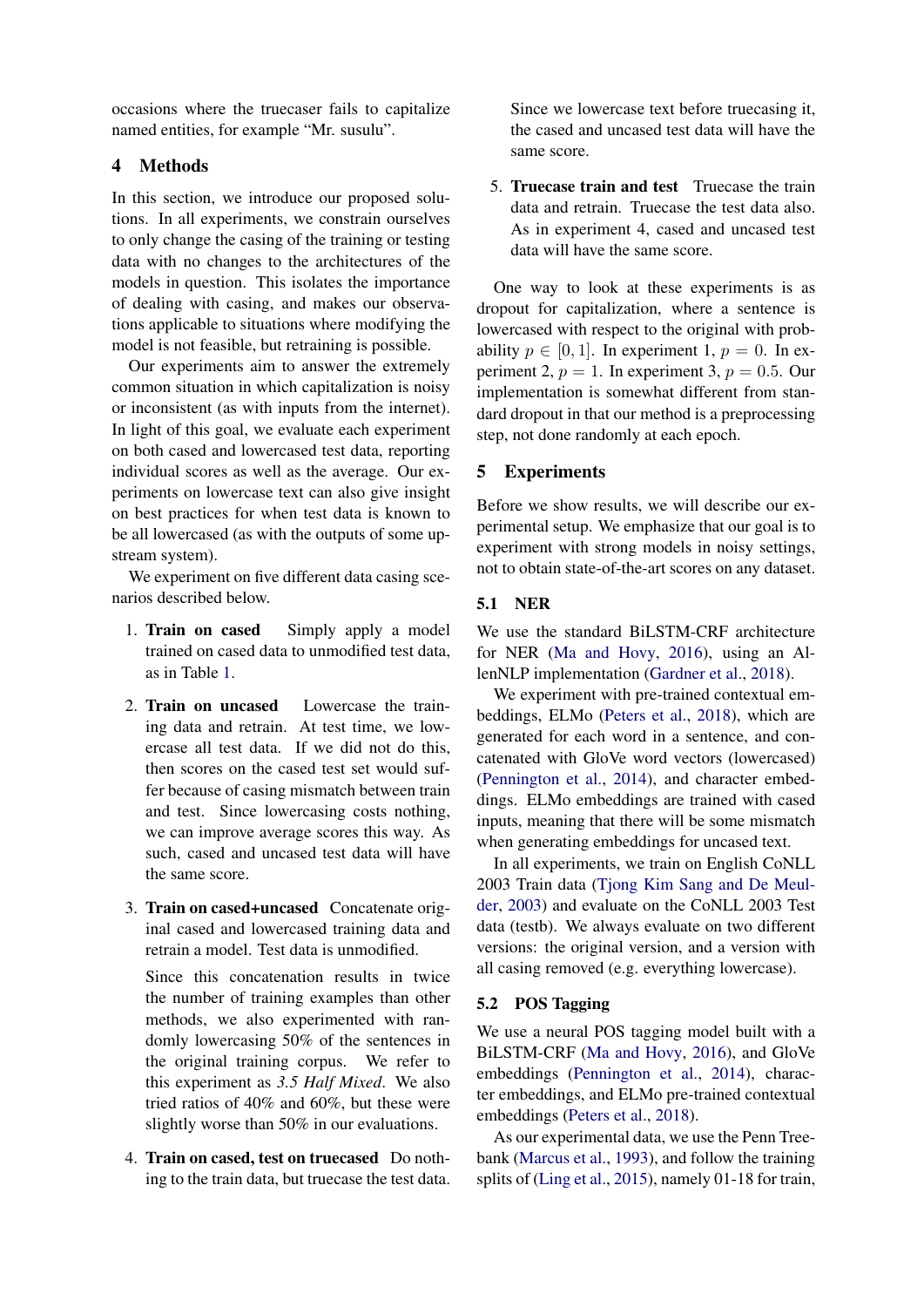<span id="page-3-0"></span>

| Exp.             | Test (C) | Test(U) | Avg   |
|------------------|----------|---------|-------|
| 1. Cased         | 92.45    | 34.46   | 63.46 |
| 2. Uncased       | 89.32    | 89.32   | 89.32 |
| $3. C+U$         | 91.67    | 89.31   | 90.49 |
| 3.5. Half Mixed  | 91.68    | 89.05   | 90.37 |
| 4. Truecase Test | 82.93    | 82.93   | 82.93 |
| 5. Truecase All  | 90.25    | 90.25   | 90.25 |

Table 3: Results from NER+ELMo experiments, tested on CoNLL 2003 English test set. *C* and *U* are Cased and Uncased respectively. All scores are F1.

19-21 for validation, 22-24 for testing. As with NER, we evaluate on both original and lowercased versions of test.

### 6 Results

Results for NER are shown in Table [3,](#page-3-0) and results for POS are shown in Table [4.](#page-3-1) There are several interesting observations to be made.

Primarily, our experiments show that the approach with the most promising results was experiment 3: training on the concatenation of original and lowercased data. Lest one might think this is because of the double-size training corpus, results from experiment 3.5 are either in second place (for NER) or slightly ahead (for POS).

Conversely, we show that the folk-wisdom approach of truecasing the test data (experiment 4) does not perform well. The underwhelming performance can be explained by the mismatch in casing standards as seen in Section [3.](#page-1-3) However, experiment 5 shows that if the training data is also truecased, then the performance is good, especially in situations where the test data is known to contain no case information.

Training only on uncased data gives good performance in both NER and POS – in fact the highest performance on uncased text in POS – but never reaches the overall average scores from experiment 3 or 3.5.

We have repeated these experiments for NER in several different settings, including using only static embeddings, using a non-neural truecaser, and using BERT uncased embeddings [\(Devlin](#page-4-9) [et al.,](#page-4-9) [2019\)](#page-4-9). While the relative performance of the experiments varied, the conclusion was the same: training on cased and uncased data produces the best results.

When using uncased BERT embeddings, we

<span id="page-3-1"></span>

| Exp.             |       | Test $(C)$ Test $(U)$ | Avg     |
|------------------|-------|-----------------------|---------|
| 1. Cased         | 97.85 | 88.66                 | - 93.26 |
| 2. Uncased       | 97.45 | 97.45 97.45           |         |
| $3. C+U$         | 97.79 | 97.35 97.57           |         |
| 3.5. Half Mixed  | 97.85 | 97.36 97.61           |         |
| 4. Truecase Test | 95.21 | 95.21                 | 95.21   |
| 5. Truecase All  | 97.38 | 97.38                 | 97.38   |

Table 4: Results from POS+ELMo experiments, tested on WSJ 22-24, from PTB. *C* and *U* are Cased and Uncased respectively. All scores are accuracies.

found that performance on the uncased test set (U) was typically higher than that of ElMo, while the maximum performance on the cased test set (C) was typically lower. This again exemplifies the challenge of using capitalization as a signal while being robust to its absence.

# 7 Application: Improving NER Performance on Twitter

To further test our results, we look at the Broad Twitter Corpus<sup>[4](#page-3-2)</sup> [\(Derczynski et al.,](#page-4-10) [2016\)](#page-4-10), a dataset comprised of tweets gathered from a broad variety of genres, and including many noisy and informal examples. Since we are testing the robustness of our approach, we use a model trained on CoNLL 2003 data. Naturally, in any crossdomain experiment, one will obtain higher scores by training on in-domain data. However, our goal is to show that our methods produce a more robust model on out-of-domain data, not to maximize performance on this test set. We use the recommended test split of section F, containing 3580 tweets of varying length and capitalization quality.

Since the train and test corpora are from different domains, we evaluate on the level of mention detection, in which all entity types are collapsed into one. The Broad Twitter Corpus has no annotations for MISC types, so before converting to a single generic type, we remove all MISC predictions from our model.

Results are shown in Table [5,](#page-4-11) and a familiar pattern emerges. Experiment 3 outperforms experiment 1 by 8 points F1, followed by experiment 3.5 and experiment 5, showing that our approach holds when evaluated on a real-world data set.

<span id="page-3-2"></span><sup>4</sup>[https://github.com/GateNLP/broad\\_](https://github.com/GateNLP/broad_twitter_corpus) [twitter\\_corpus](https://github.com/GateNLP/broad_twitter_corpus)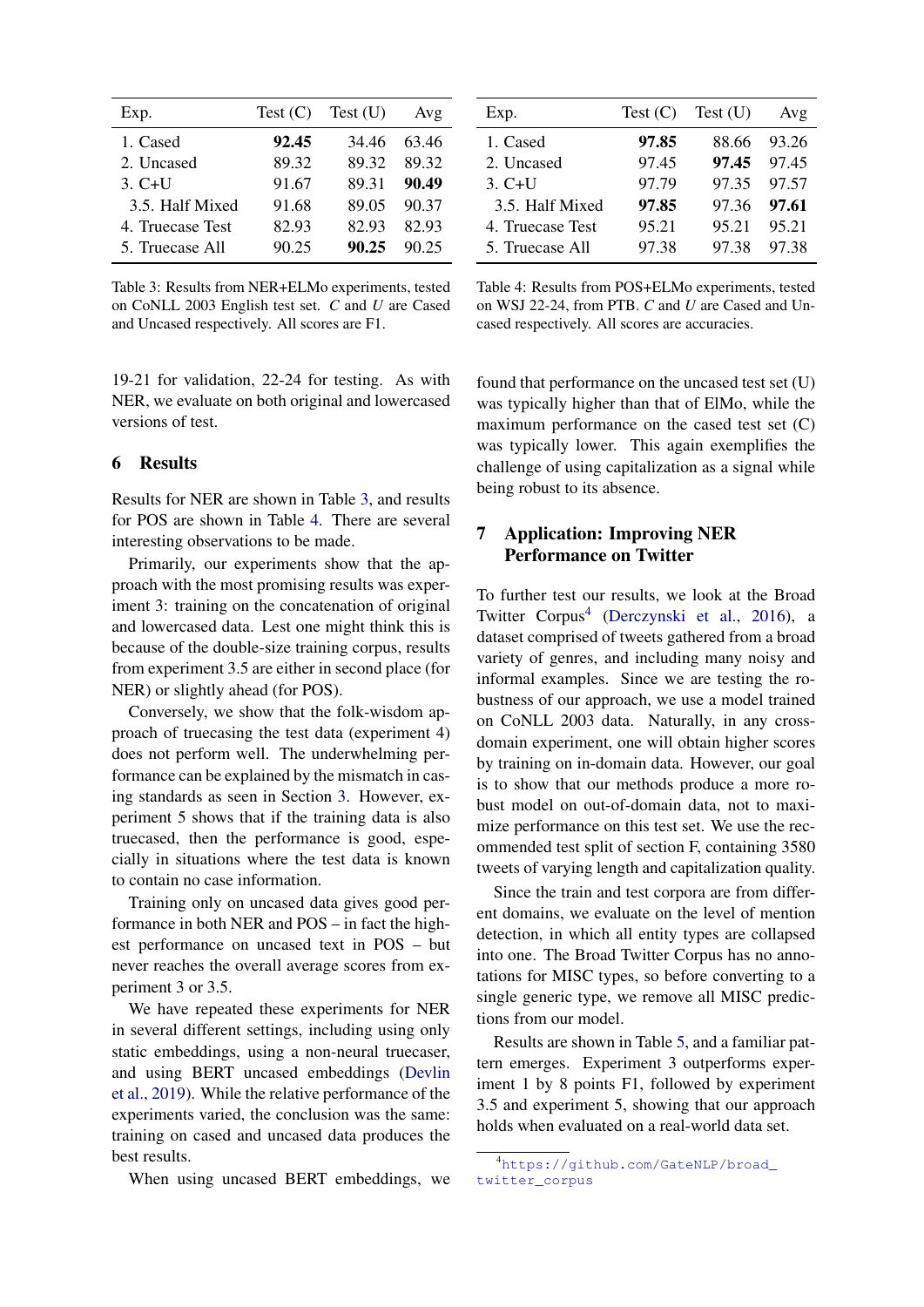<span id="page-4-11"></span>

| Exp.             | <b>Mention Detection F1</b> |
|------------------|-----------------------------|
| 1. Cased         | 58.63                       |
| 2. Uncased       | 53.13                       |
| $3. C+U$         | 66.14                       |
| 3.5. Half Mixed  | 64.69                       |
| 4. Truecase Test | 58.22                       |
| 5. Truecase All  | 62.66                       |

| Table 5: Results on NER+ELMo on the Broad Twitter |
|---------------------------------------------------|
| Corpus, set F, measured as mention detection F1.  |

# 8 Conclusion

We have performed a systematic analysis of the problem of unknown casing in test data for NER and POS models. We show that commonly-held suggestions (namely, lowercase train and test data, or truecase test data) are rarely the best. Rather, the most effective strategy is a concatenation of cased and lowercased training data. We have demonstrated this with experiments in both NER and POS, and have further shown that the results play out in real-world noisy data.

### 9 Acknowledgments

For their valuable feedback and suggestions, we would like to thank Jordan Kodner, Shyam Upadhyay, and Nitish Gupta.

This work was supported by Contracts HR0011- 15-C-0113 and HR0011-18-2-0052 with the US Defense Advanced Research Projects Agency (DARPA). Approved for Public Release, Distribution Unlimited. The views expressed are those of the authors and do not reflect the official policy or position of the Department of Defense or the U.S. Government.

### References

- <span id="page-4-3"></span>Eric W Brown and Anni R Coden. 2001. Capitalization recovery for text. In *Workshop on Information Retrieval Techniques for Speech Applications*, pages 11–22. Springer.
- <span id="page-4-2"></span>Hai Leong Chieu and Hwee Tou Ng. 2002. Teaching a weaker classifier: Named entity recognition on upper case text. In *Proceedings of the 40th Annual Meeting on Association for Computational Linguistics*, pages 481–488. Association for Computational Linguistics.
- <span id="page-4-5"></span>Will Coster and David Kauchak. 2011. [Learning to](https://www.aclweb.org/anthology/W11-1601) [simplify sentences using Wikipedia.](https://www.aclweb.org/anthology/W11-1601) In *Proceedings*

*of the Workshop on Monolingual Text-To-Text Generation*, pages 1–9, Portland, Oregon. Association for Computational Linguistics.

- <span id="page-4-10"></span>Leon Derczynski, Kalina Bontcheva, and Ian Roberts. 2016. [Broad twitter corpus: A diverse named entity](https://www.aclweb.org/anthology/C16-1111) [recognition resource.](https://www.aclweb.org/anthology/C16-1111) In *Proceedings of COLING 2016, the 26th International Conference on Computational Linguistics: Technical Papers*, pages 1169– 1179, Osaka, Japan. The COLING 2016 Organizing Committee.
- <span id="page-4-9"></span>Jacob Devlin, Ming-Wei Chang, Kenton Lee, and Kristina Toutanova. 2019. [BERT: Pre-training of](https://doi.org/10.18653/v1/N19-1423) [deep bidirectional transformers for language under](https://doi.org/10.18653/v1/N19-1423)[standing.](https://doi.org/10.18653/v1/N19-1423) In *Proceedings of the 2019 Conference of the North American Chapter of the Association for Computational Linguistics: Human Language Technologies, Volume 1 (Long and Short Papers)*, pages 4171–4186, Minneapolis, Minnesota. Association for Computational Linguistics.
- <span id="page-4-7"></span>Matt Gardner, Joel Grus, Mark Neumann, Oyvind Tafjord, Pradeep Dasigi, Nelson F. Liu, Matthew Peters, Michael Schmitz, and Luke Zettlemoyer. 2018. [AllenNLP: A deep semantic natural language pro](https://doi.org/10.18653/v1/W18-2501)[cessing platform.](https://doi.org/10.18653/v1/W18-2501) In *Proceedings of Workshop for NLP Open Source Software (NLP-OSS)*, pages 1– 6, Melbourne, Australia. Association for Computational Linguistics.
- <span id="page-4-0"></span>Agustin Gravano, Martin Jansche, and Michiel Bacchiani. 2009. Restoring punctuation and capitalization in transcribed speech. In *Acoustics, Speech and Signal Processing, 2009. ICASSP 2009. IEEE International Conference on*, pages 4741–4744. IEEE.
- <span id="page-4-8"></span>Wang Ling, Chris Dyer, Alan W Black, Isabel Trancoso, Ramón Fermandez, Silvio Amir, Luís Marujo, and Tiago Luís. 2015. [Finding function in form:](https://doi.org/10.18653/v1/D15-1176) [Compositional character models for open vocabu](https://doi.org/10.18653/v1/D15-1176)[lary word representation.](https://doi.org/10.18653/v1/D15-1176) In *Proceedings of the 2015 Conference on Empirical Methods in Natural Language Processing*, pages 1520–1530, Lisbon, Portugal. Association for Computational Linguistics.
- <span id="page-4-4"></span>Lucian Vlad Lita, Abe Ittycheriah, Salim Roukos, and Nanda Kambhatla. 2003. tRuEasIng. In *Proceedings of the 41st Annual Meeting on Association for Computational Linguistics-Volume 1*, pages 152– 159. Association for Computational Linguistics.
- <span id="page-4-6"></span>Xuezhe Ma and Eduard Hovy. 2016. [End-to-end](https://doi.org/10.18653/v1/P16-1101) [sequence labeling via bi-directional LSTM-CNNs-](https://doi.org/10.18653/v1/P16-1101)[CRF.](https://doi.org/10.18653/v1/P16-1101) In *Proceedings of the 54th Annual Meeting of the Association for Computational Linguistics (Volume 1: Long Papers)*, pages 1064–1074, Berlin, Germany. Association for Computational Linguistics.
- <span id="page-4-1"></span>Christopher D. Manning, Mihai Surdeanu, John Bauer, Jenny Finkel, Steven J. Bethard, and David Mc-Closky. 2014. [The Stanford CoreNLP natural lan](http://www.aclweb.org/anthology/P/P14/P14-5010)[guage processing toolkit.](http://www.aclweb.org/anthology/P/P14/P14-5010) In *Association for Computational Linguistics (ACL) System Demonstrations*, pages 55–60.